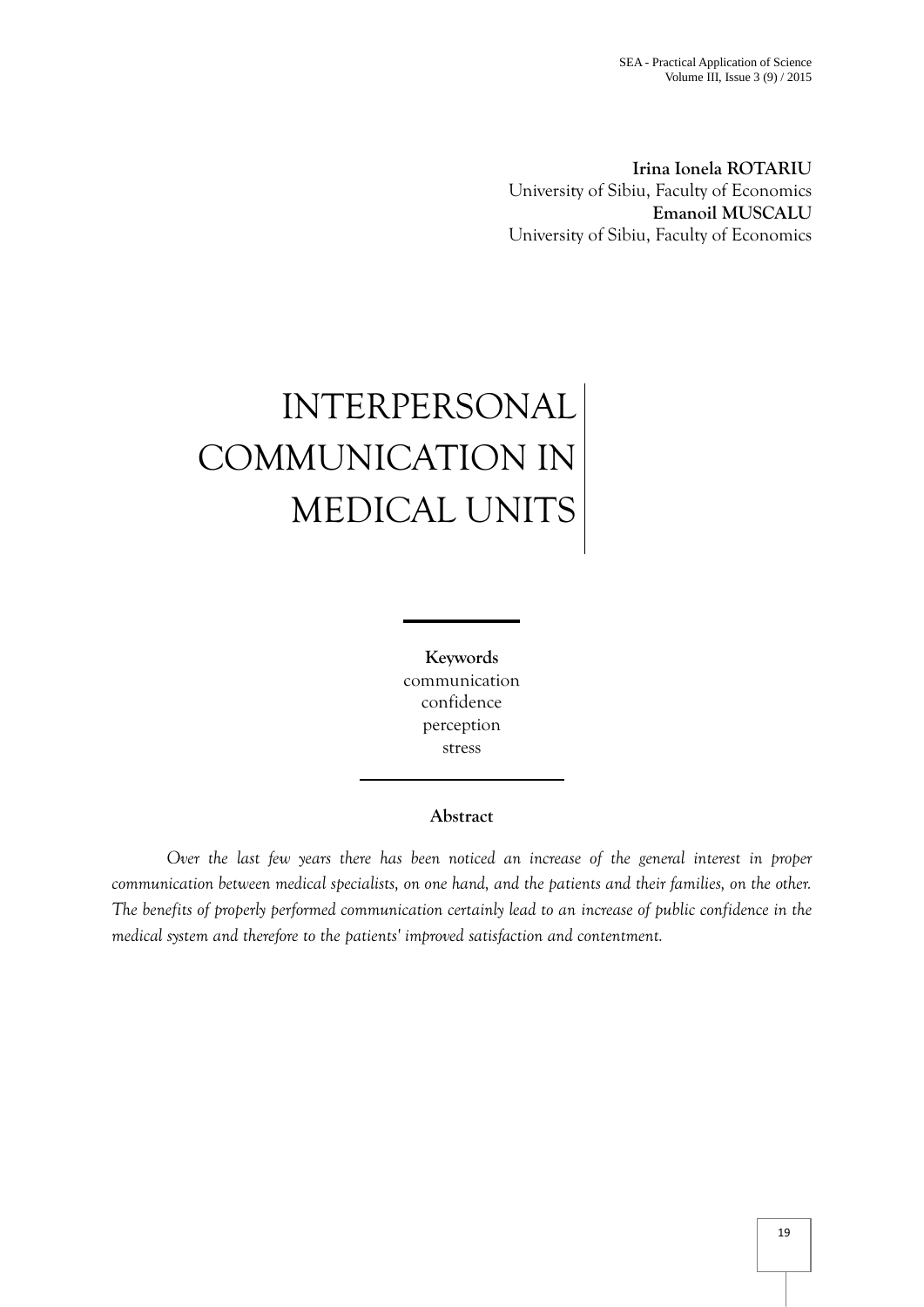#### **Introduction**

Communication is defined as an information transmission process (ideas, facts, opinions, attitudes, feelings, data) by the use of symbols, between two, or among several persons capable of perceiving them, using one or several specific communication channels or media. (Burdus & Caprarescu, 1999).

Within the communication process there are always four elements that make it up:

The Emitter – the person who initiates communication;

The Message – the physical form of the information transmitted by the emitter towards the receiver;

The Channel – the information transmission path, closely related to the message;

The Receiver – the person or group of persons beneficiary of the informational message (Stanea, 1918).

The specialists in the medical field are faced with considerable difficulty in their communication with the public at large. They are tempted to render their messages in a code comprehensible for other specialists in the field, but hardly understandable for most of the patients.

That is why special importance is being attached to every aspect of communication, from perceptions and non-verbal language, to clarity and eloquence.

#### **Materials and methods**

The perception is an individual interpretation of a message. (Stancioiu, 1999). Different persons can perceive the very same messages in utterly different ways. Two main factors which affect perception are the person's education level and experience.

Communication quality can be altered by the factors that have an impact on the communication process. (Nicolescu, 2002) The used words are considered to be most significant in the communication process, while people's ideas and feelings seem less important. Fatigue and stress also affect communication and so does overlooking or ignoring.

Within hospital organizations, patients are often talked about in a rather peculiar language. A major deficiency lies in the fact that the patient is not addressed or referred to as "person X" (man/ woman/ human being), but rather as "the one with diagnosis Y" in room number / bed number... In this way, the patient loses his or her humanity and, unfortunately, is no longer regarded as a complex of cultural, psycho-social, intellectual and biological entities. Identifying a patient with his or her illness or diagnosis is a big mistake. Unfortunately, this mistake is frequent in the Romanian hospitals. The environment in which the communication process takes place may affect the communication quality. Diminishing the

communication-perturbing interferences – such as noise – or their removal is an important objective when the communication system of an organization is being analysed. The response loop (reverse connexion/ feed-back) has the role to inform the initiator of the communication act (the emitter) that the recipient has understood the message.

The absence of noise would be a gain in intra-hospital communication. Nevertheless, despite the quietness or silence, communication within a hospital is often hard to achieve, as it is influenced by the stress generated by the very place and the information content with a high psychological impact. The efficiency of a communication act is determined by the receiver and not by the emitter.

Successful communication can be measured by the patient's satisfaction level. The message transmission and reception depend on the actions and means by which the messages get to the addressee. The transmission can be achieved by verbal and non-verbal means (Muscalu, 2014). Good communication brings about high contentment.

Patients' satisfaction can be measured in several ways. Instinctively or consciously, patients have certain expectations concerning nurses, doctors, clinical test results and the medical assistance conditions in hospital. Satisfaction significantly influences interpersonal relationship established during the assistance process. For better and clearer comprehension, written communication may be successfully adopted. In writing, many people are spared the emotion and fright pertaining to oral communication, the fear of a public discussion which may constitute another stress factor.

In order to avoid discussion concerning the misunderstanding of the received medical information, ever more written consents are used, which the patients are given for analysis. As concerns foreign patients, they have the right to receive all the information in an official language or by an authorized translator, if they know no official language. (Monitorul Oficial- Legea 46 din 21 ianuarie 2003).

These written consents or agreements are called "consent form". The consent form is a document presented to the patient together with oral information, when he or she is about to be hospitalized. The patient is asked to read the form and, once informed about it, if he or she agrees on the medical procedure to be undertaken, to consent on it. In this moment too, communication is crucial. It is essential that each and every aspect related to hospitalization should be clarified.

The medical personnel are obliged to explain to the patient the consequences of his or her refusing or ceasing the medical procedures.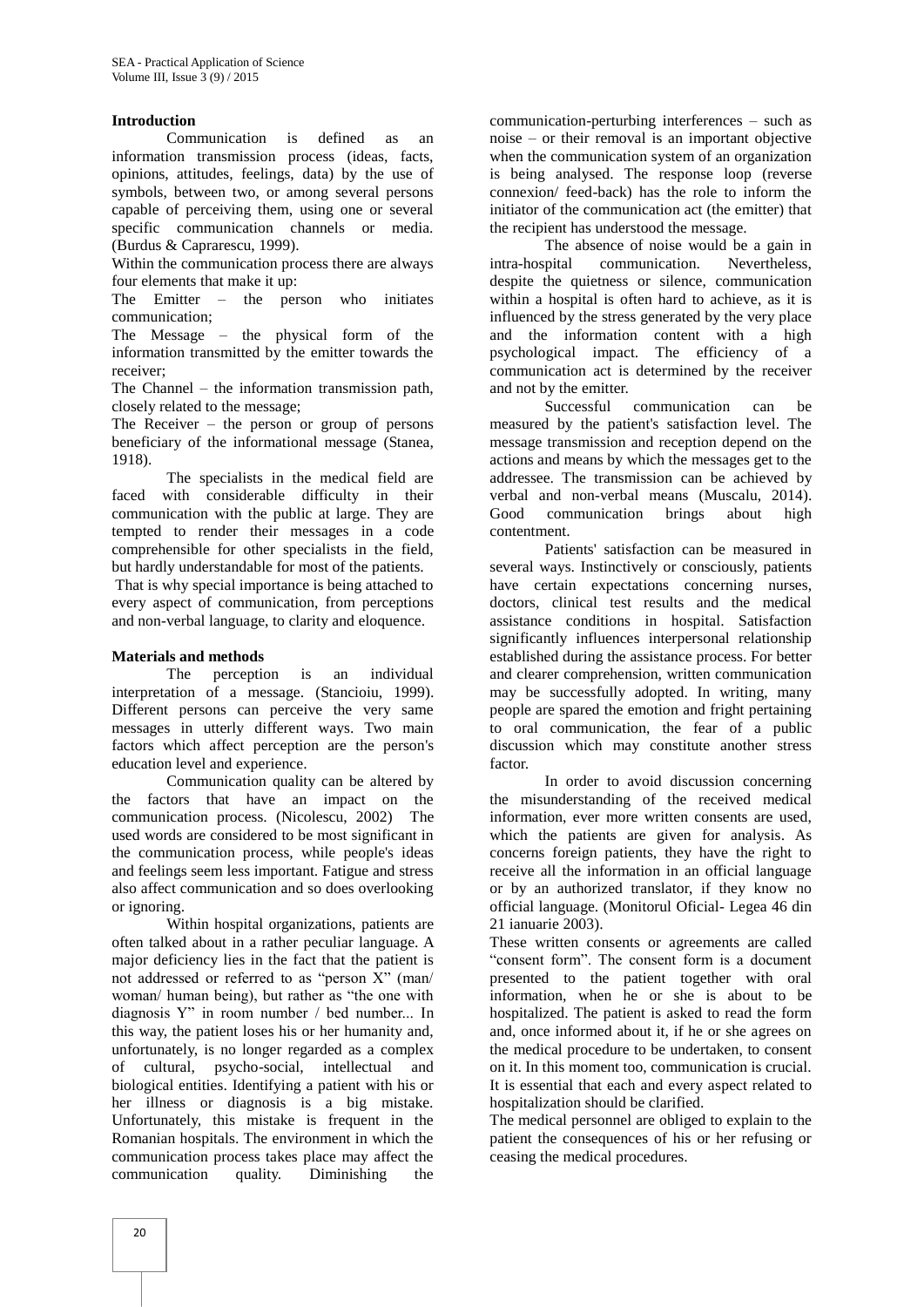Most of the invasive procedures are performed only after the patient has been given their written presentation, as well as information on the risks and incidents that may come up during or after the performance. Surgical operations too imply the patient's written consent.

The patient's information is a legal right and shall be achieved by qualified medical personnel whenever it is possible (when the patient is conscious or accompanied by family members able to understand the information and to assist in the consenting process, but only if the patient agrees on their participation; sometimes the patient may authorize a relative to make decisions for him or her.)

A medical emergency does not absolve the doctor of informing the patient about the latter's health condition and the procedures that are to be undertaken for improving the patient's situation. A conscious patient, able to make a decision has to be informed about the medical emergency.

A patient's refusal to undergo a certain therapy act must be observed, but, if this refusal is detrimental to the patient, the latter shall be asked to take responsibility for his or her decisions in writing. In the case in which the hospital considers the procedure to be in the patient's interest and his or her legal representative refuses to consent on it, the decision shall be declined to a qualified arbitrary commission. The commission is made up of three members, doctors, for hospitalized patients and of two doctors for ambulatory patients. (Monitorul Oficial- Legea 46 din 21 ianuarie 2003)

 In the law on the patient's rights – Law no. 46 of January 21, 2003 – there is stipulated the patient's right to receive information about the available medical services, as well as about the way to use them, the identity and professional status of the providers of health services, the restrictions and rules imposed by hospitalization in a medical centre. The patient has the right to get information about his or her health condition and to be or not to be informed about the illness he or she is suffering from, if the disclosure caused him or her pain. The patient may appoint another person who should receive the information for him or her, provided this was the patient's wish.

The organizations in the health system are generally overwhelmed by the huge volume of activity, their underpayment, the lack of recognition and appreciation of their work. These shortcomings are also mirrored in their communication with the patients. (British Journal of Healty Psychology - 2013) At the same time, in the given context and also because of the present socio-economic serious problems, there can be noticed dramatic consequences on the population's health condition.

Good and bad news must be transmitted in a professional manner and at the same time with

empathy, for the information to be correctly received and, especially, understood.

The social evolution of the past two decades compels us to look upon the patient in a different way, as a whole, within the complex context of his or her personality. Over the last years, due to the private medical system that has been developing in Romania, one can state that there has been an obvious change in the organizational culture within the Romanian medical system. Therefore, many hospitals have appointed spokesmen endowed with good communication abilities, clarity of speech and eloquence.

Interpersonal communication is transparent, clear, and comprehensible for most of the population. Mention should be made about the fact that any item of information concerning a patient cannot be further transmitted unless the patient has consented to it.

The right to privacy is vital and so is the secrecy concerning the confidential information related to patients. The doctor has the obligation to inform the patient about the diagnosis, prognosis, tests and treatment to be undertaken. He is also obliged to provide alternatives if he is asked to and to make specific recommendations. The patient is supposed to be rightly presented his or her rights during hospitalization, by a medical nurse.

Once again, the patient becomes the most important character in the medical unit. He or she is the focus of everybody's attention. In this way, communication with the patient and his or her family becomes more efficient and objective.

The change in the general view that has brought the patient in the central position also changes the organizational culture in the Romanian medical field. The patient has the right to be respected as a human being, without any discrimination.

Every private hospital is provided with rooms for reunions and meetings, in a pleasant location, adequate for communication. There are also quiet relaxation spots and even special places for prayer, within the medical units or nearby. This improvement has become a must in the new strategy of increasing the quality of private and even state medical services.

We can find out how successful our communication with the patients and their families has been during their hospitalization from the opinion or evaluation questionnaire, which is another document handed out to patients, on a random basis, when they are accepted for hospitalization, and which can be filled in by the time of the patient's checking out. The questionnaire is anonymous and optional.